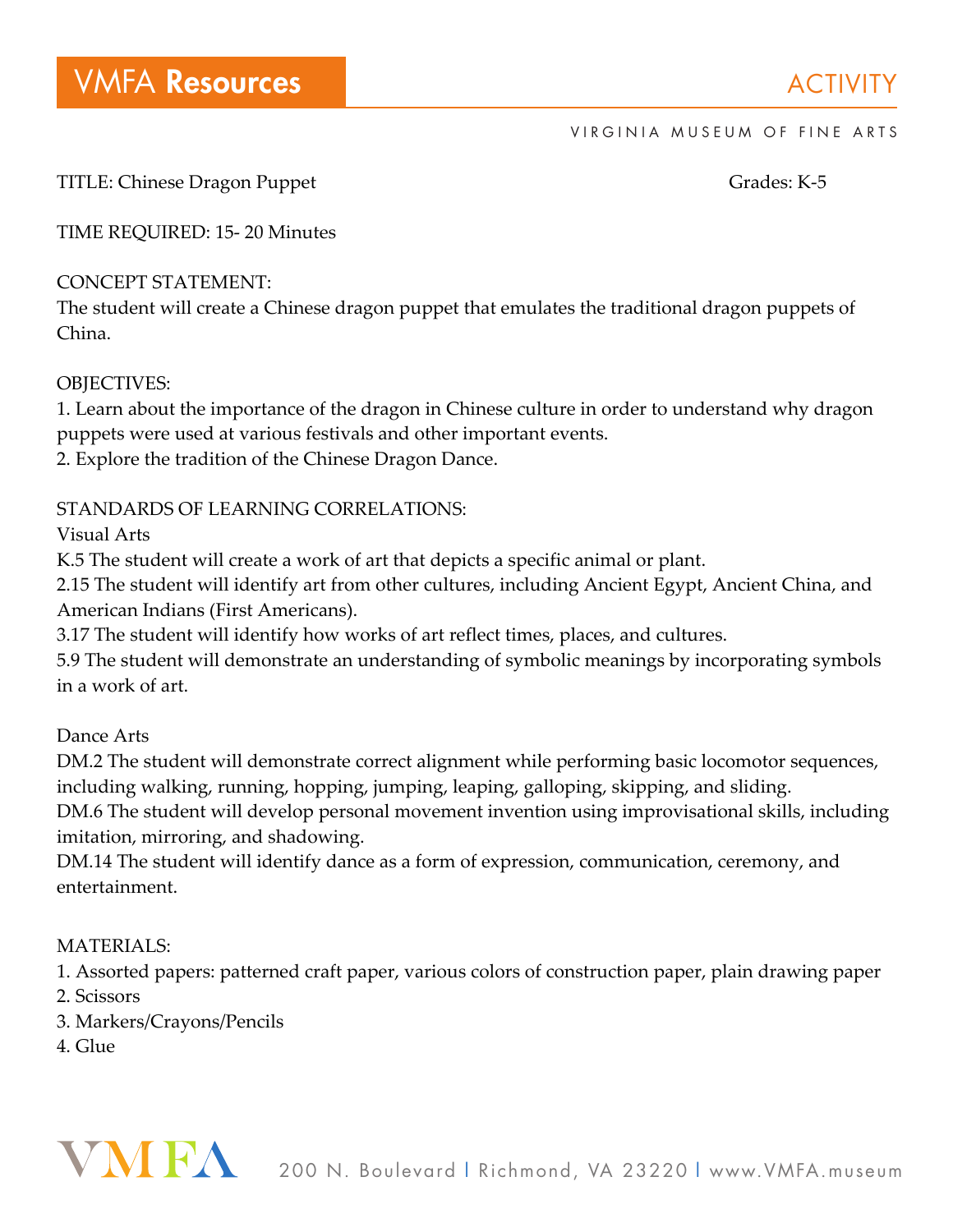5. Popsicle sticks. Alternative: bamboo skewers with the sharp ends trimmed off 6. Tape

### VOCABULARY:

Chinese dragon - a mythical creature generally represented as a huge, winged reptile.

divine - godlike; characteristic of or befitting a deity: heavenly, celestial.

myth - a traditional or legendary story, usually concerning some being or hero or event, with or without a determinable basis of fact or a natural explanation, especially one that is concerned with deities or demigods and explains some practice, rite, or phenomenon of nature.

harvest - the season when ripened crops are gathered.

puppet - an artificial figure representing a human being or an animal, manipulated by the hand, rods, wires, etc.

## OVERVIEW:

The Chinese Dragon is often seen as the symbol of divine protection and vigilance. They are generally depicted with with crested head and enormous claws and teeth, and often spouting fire. In China, it is regarded as the supreme being amongst all creatures. It has the ability to live in the seas, fly up the heavens and coil up in the land in the form of mountains. As a divine and mythical animal, the dragon can ward off wandering evil spirits, protect the innocent and bestow safety to all that hold his emblem. The Chinese Dragon is looked upon as the ultimate symbol of good fortune.

In Chinese mythology there are nine major kinds of dragon:

1. Horned Dragon, or Lung - the most powerful of Chinese dragons; can produce rain and is totally deaf.

2. Winged Dragon - the only Chinese dragons with wings

- 3. Celestial Dragon supports and protects the mansions of the gods.
- 4. Spiritual Dragon generates wind and rain for the benefit of mankind.
- 5. Dragon of Hidden Treasures keeps guard over concealed wealth.
- 6. Coiling Dragon lives in water.

7. Yellow Dragon - emerged from water and presented the legendary Emperor Fu Shi with the elements of writing

8. Homeless Dragon (2 kinds) - Ii: lives in the ocean; chiao: scale-covered and inhabits both marshes and mountains.

9. Dragon King, or Lung - consists of four separate dragons, each of which rules over one of the four seas, those of the east, south, west, and north.

# VNI FA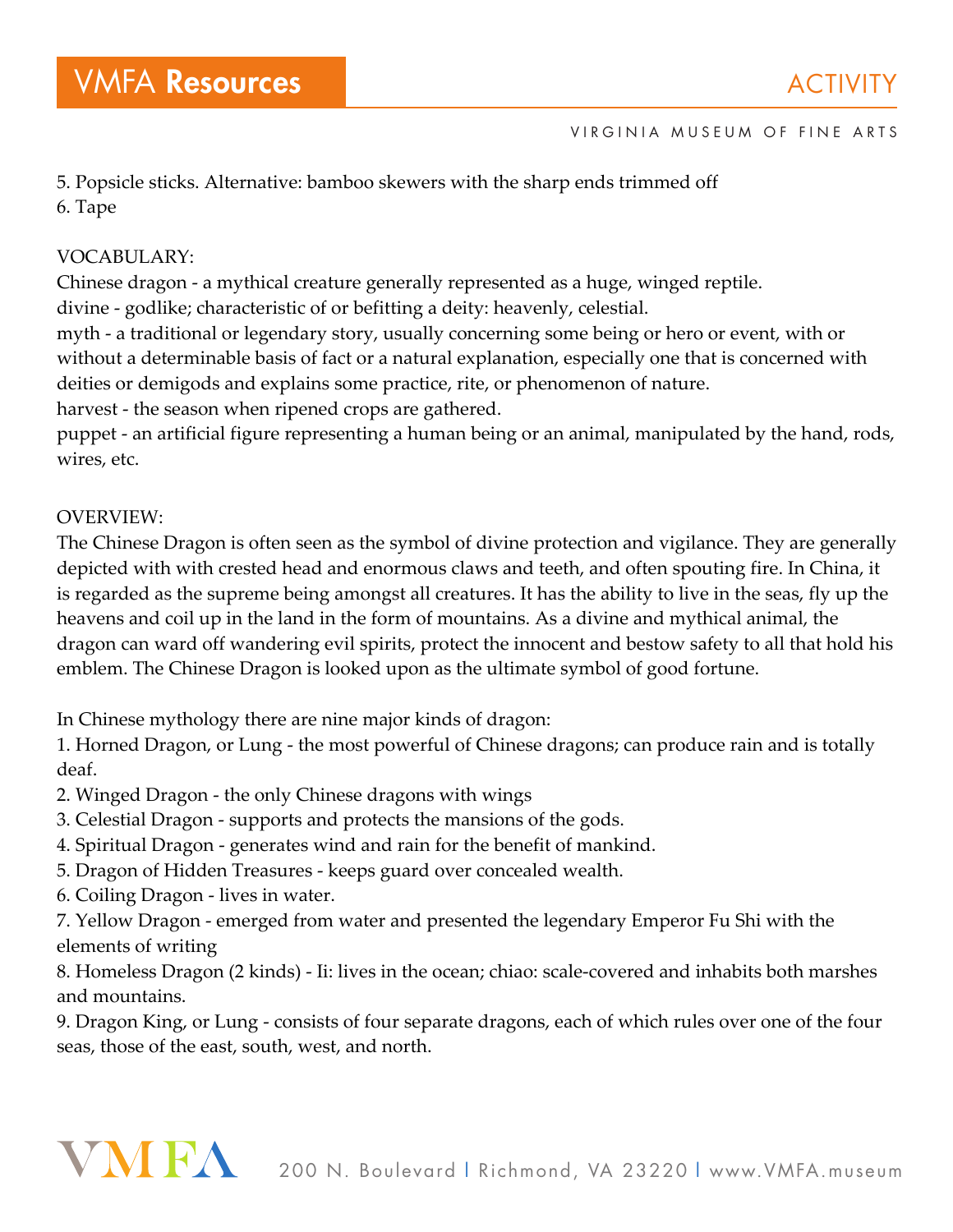The Dragon Dance was started by the Chinese who had a great respect for the dragon. The dance is believed to have begun as part of the farming and harvest culture. The Dragon Dance is also considered a method of healing and preventing sickness. The puppets used today in the dance are huge, often requiring as many as 50 people to support the puppet and bring it to life through movement and dance!(The above information is quoted from:http://www.thewhitegoddess.co.uk/articles/mythology\_folklore/chinese\_dragons.asp)

VMFA Enrichment Activities:

Seek and find at the VMFA! How many dragons can you find in the museum? Here are some Chinese dragons to look for:

1. Chariot Fitting with Dragon Design, Object No. 2000.6, East Asian Galleries, Level 2 2. Inkstone with Dragon Design, Object No. 2008.150.1–2a-b, East Asian Galleries, Level 2 (http://vmfa.museum/collections/art/inkstone-dragon-design/) 3. Dragon-Shaped Pendant, Object No. 59.21.12, East Asian Galleries, Level 2

Download a VMFA gallery map here: http://vmfa.museum/visit/plan-ahead/gallery-maps/

Literature/Media in the VMFA Library Collections:

1. Allen, Tony. Land of the Dragon : Chinese Myth. Amsterdam: Time-Life Books BV, 1999.

2. Hayes, L. Newton. The Chinese Dragon. Shanghai: Commercial Press, 1922.

3. Hugh, Donna. Art lessons for children. Vol. 3, More fun with watercolors (in 4 lessons, Lesson 2: The Chinese Dragon ) [videorecording]. Fallbrook, CA: Coyote Creek Productions, 2007.

Other Enrichment Resources:

Website/s: Get acquainted with the Chinese Dragon Dance: http://www.china-family-adventure.com/dragondance.html What about dragons from other cultures? Discover dragons in Greek Mythology: http://www.theoi.com/greek-mythology/dragons.html

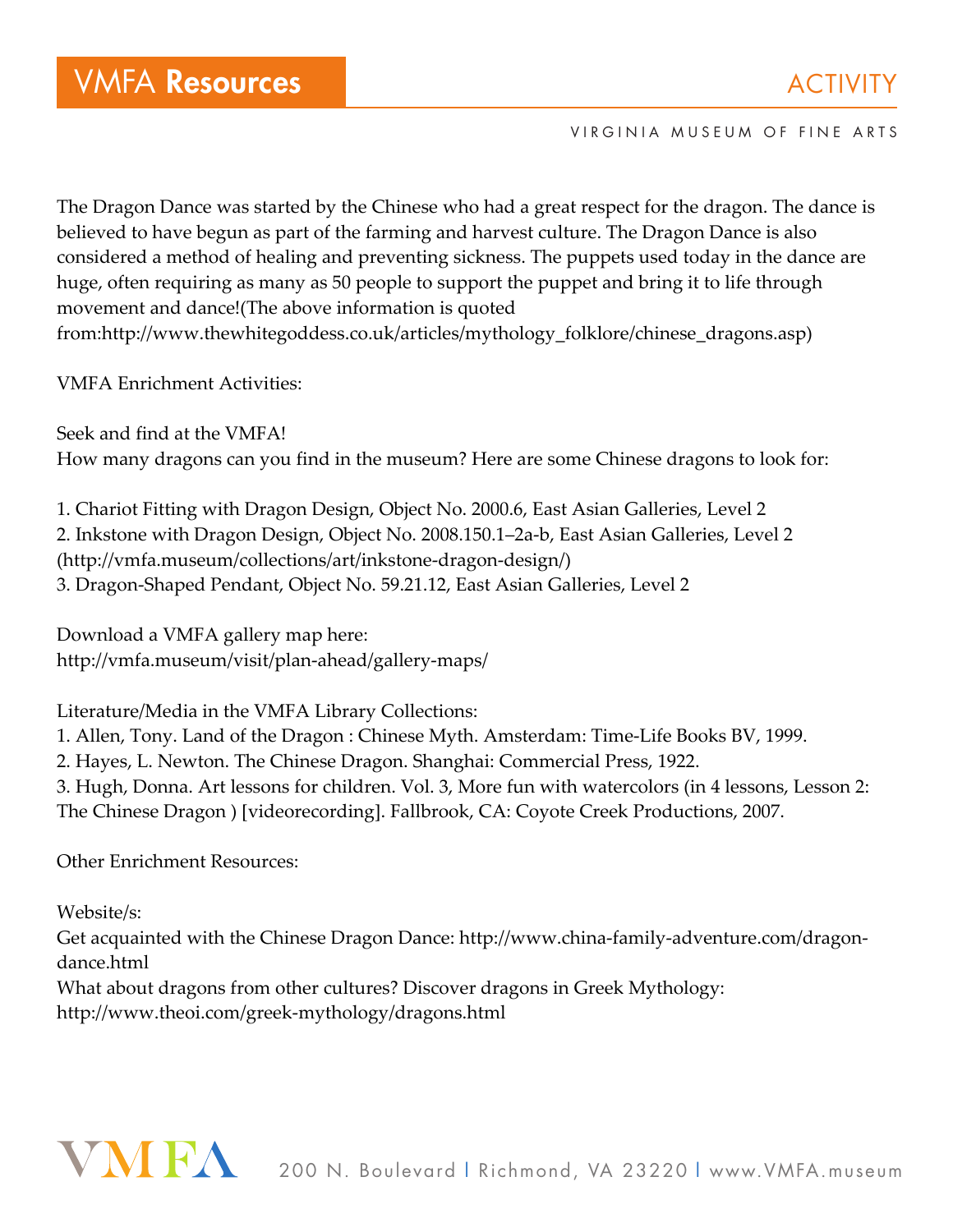Literature:

Michaelson, Carol ed. Ancient China. NSW, Australia: Time-Life Books, 1996. Williams, Brian. See Through History: Ancient China. New York: Reed Educational and Professional Publishing, Ltd., 1996.

### ACTIVITY DIRECTIONS:

Lesson Procedure:

- 1. Brainstorm what your dragon might look like.
- 2. On plain drawing paper, draw a picture of your dragon's head in pencil outline only and carefully cut it out.
- 3. On plain drawing paper, draw a picture of your dragon's tail in pencil outline only and carefully cut it out.
- 4. Decorate your dragon's head and tail with markers and crayons.
- 5. Tape a popsicle stick to the back of your dragon's head and also to the back of your dragon's tail.
- 6. Select a sheet of patterned craft paper or colored construction paper. Fold it in half lengthwise and again. Unfold the paper and cut off one of the four folded sections, following the fold line.
- 7. With the help of an adult or teacher, fold your patterned paper or construction paper in an accordian fold.
- 8. Glue the accordion paper to the back of your dragon's head and tail over the top of the popsicle stick.
- 9. Add feet if you like, using any kind of paper. Does your dragon have spikes or ridges on his back?
- 10. Allow the glue to dry completely before handling your dragon puppet.

# VN FA